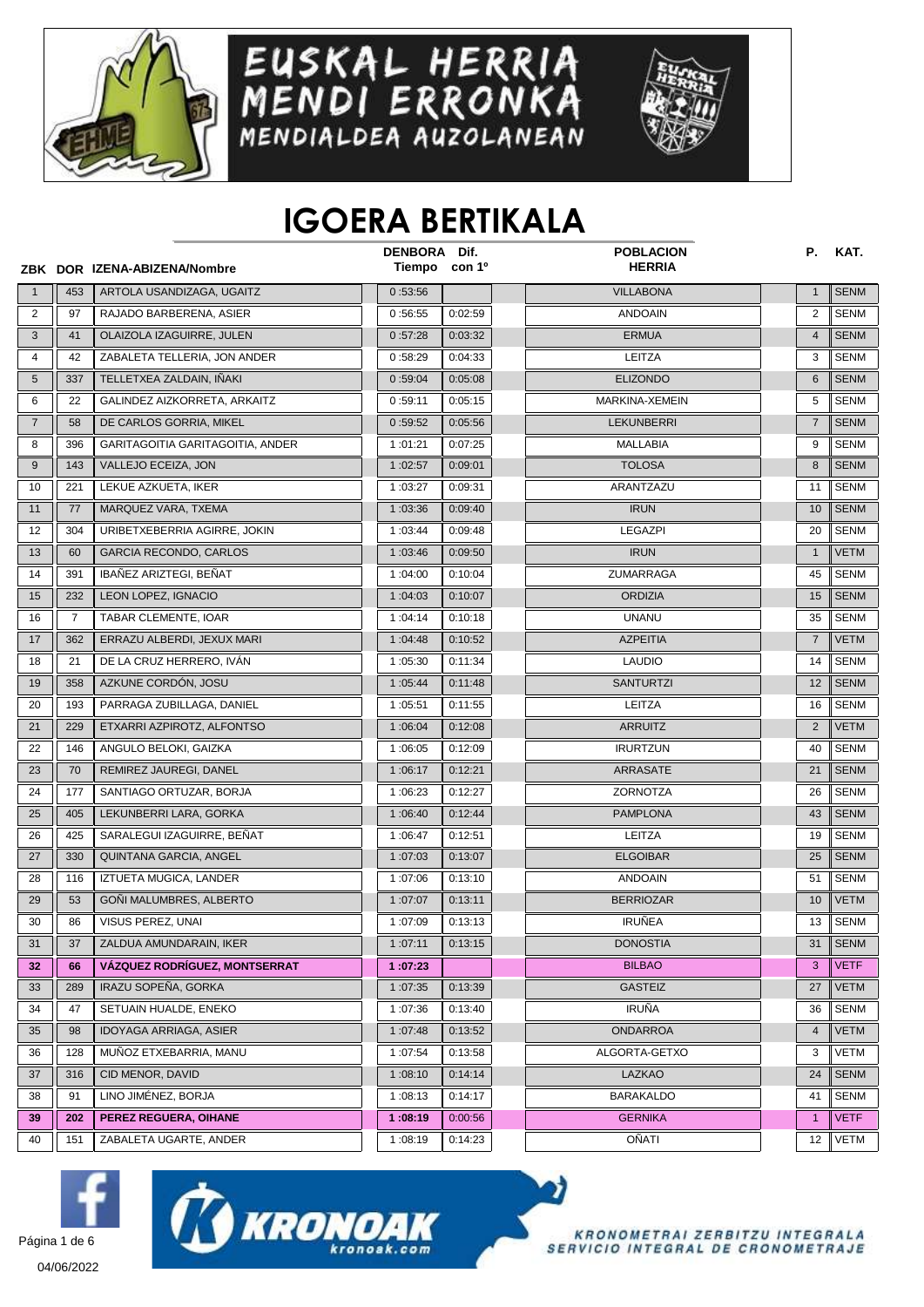|      |       | ZBK DOR IZENA-ABIZENA/Nombre        | DENBORA Dif.<br>Tiempo | con 1 <sup>o</sup> | <b>POBLACION</b><br><b>HERRIA</b> | Р.             | KAT.        |
|------|-------|-------------------------------------|------------------------|--------------------|-----------------------------------|----------------|-------------|
| 41   | 297   | GOÑI ASTIZ, IBAI                    | 1:08:23                | 0:14:27            | <b>BARAÑÁIN</b>                   | 30             | <b>SENM</b> |
| 42   | 175   | SOMOZA PULIDO, MANUEL               | 1:08:34                | 0:14:38            | ZUMARRAGA                         | 9              | <b>VETM</b> |
| 43   | 2     | ARRAZURIA ROTAECHE, ENDIKA          | 1:08:46                | 0:14:50            | <b>LAUDIO</b>                     | 28             | <b>SENM</b> |
| 44   | 137   | RAMOS PEREZ, JORGE                  | 1:08:47                | 0:14:51            | <b>PAMPLONA</b>                   | 6              | VETM        |
| 45   | 68    | AIZPURUA VÁZQUEZ, BEÑAT             | 1:09:11                | 0:15:15            | <b>IRUN</b>                       | 18             | <b>SENM</b> |
| 46   | 180   | GOIKOETXEA IZAGIRRE, JAKES          | 1:09:23                | 0:15:27            | <b>ORIO</b>                       | 5              | VETM        |
| 47   | 72    | IZA PEREZ, MELTXOR                  | 1:09:24                | 0:15:28            | <b>IRUN</b>                       | 29             | <b>SENM</b> |
| 48   | 421   | MONASTERIO ASTEINZA, MIKEL          | 1:09:26                | 0:15:30            | <b>BERMEO</b>                     | 42             | SENM        |
| 49   | 443   | <b>LARREATEGI MOGILNICKI, AMAIA</b> | 1:09:43                | 0:02:20            | <b>BEASAIN</b>                    | 6              | <b>VETF</b> |
| 50   | 102   | ADURIZ LASA, IBAI                   | 1:09:46                | 0:15:50            | <b>IRUN</b>                       | 22             | <b>SENM</b> |
| 51   | 29    | MARTIN DELGADO, UNAI                | 1:09:58                | 0:16:02            | <b>GERNIKA-LUMO</b>               | 17             | <b>SENM</b> |
| 52   | 380   | BERGARA ELORTZA, XABIER             | 1:10:05                | 0:16:09            | ZESTOA (AIZARNA)                  | 56             | <b>SENM</b> |
| 53   | 32    | VAZQUEZ PALOMO, MANU                | 1:10:09                | 0:16:13            | <b>BEDIA</b>                      | 23             | <b>SENM</b> |
| 54   | 56    | URKIZU BARRUTIABENGOA, ANDER        | 1:10:18                | 0:16:22            | <b>DONOSTIA</b>                   | 33             | <b>SENM</b> |
| 55   | 420   | DUARTE ETXEBARRIA, ENEKOITZ         | 1:10:24                | 0:16:28            | <b>BERMEO</b>                     | 14             | <b>VETM</b> |
| 56   | 152   | <b>SANZ ELDUAYEN, IZASKUN</b>       | 1:10:25                | 0:03:02            | SALINAS DE PAMPLONA               | $\overline{2}$ | <b>VETF</b> |
| 57   | 313   | GOÑI ETXETXIKIA, IORITZ             | 1:10:37                | 0:16:41            | <b>IRURTZUN</b>                   | 63             | <b>SENM</b> |
| 58   | 399   | SAGASTIBELTZA MARIÑELARENA, OINATZ  | 1:10:46                | 0:16:50            | <b>DONOSTIA</b>                   | 48             | SENM        |
| 59   | 424   | ANDUEZA ARAMENDIA, ENEKO            | 1:11:01                | 0:17:05            | LEITZA                            | 86             | <b>SENM</b> |
| 60   | 35    | <b>MAROTO GARCIA, JORGE</b>         | 1:11:08                | 0:17:12            | <b>IRUN</b>                       | 113            | <b>SENM</b> |
| 61   | 258   | ARANCEGUI ELORDI, ARITZ             | 1:11:09                | 0:17:13            | LEITZA                            | 37             | <b>SENM</b> |
| 62   | 131   | INDAKOTXEA JAUNARENA, JOSE MARIA    | 1:11:16                | 0:17:20            | <b>AZPEITIA</b>                   | 15             | VETM        |
| 63   | 452   | SANTOS GARCIA, IÑAKI                | 1:11:29                | 0:17:33            | <b>ERRENTERIA</b>                 | 17             | <b>VETM</b> |
| 64   | 383   | BEROITZ BLÁZQUEZ, IÑAKI             | 1:11:48                | 0:17:52            | SARRIGUREN                        | 26             | VETM        |
| 65   | 161   | MURGOITIO LIZUNDIA, JOSEBA          | 1:11:48                | 0:17:52            | <b>ABADIÑO</b>                    | 84             | <b>SENM</b> |
| 66   | 90    | GUTIERREZ BLANCO, DAVID             | 1:11:49                | 0:17:53            | LA PUEBLA DE ARGANZON             | 11             | VETM        |
| 67   | 48    | <b>IGLESIAS DURO, RAUL</b>          | 1:11:50                | 0:17:54            | <b>TOLOSA</b>                     | 57             | <b>SENM</b> |
| 68   | 172   | URQUIA YARZA, AMAIUR                | 1:12:01                | 0:18:05            | <b>TOLOSA</b>                     | 32             | <b>SENM</b> |
| 69   | 305   | YURRITA ZABALA, INAKI               | 1:12:09                | 0:18:13            | <b>ORMAIZTEGI</b>                 | 27             | <b>SENM</b> |
| 70   | 67    | <b>RITCHER BALBOA, MARIA</b>        | 1:12:19                | 0:04:56            | <b>BILBAO</b>                     | 4              | <b>VETF</b> |
| $71$ | $107$ | SENOSIAIN MURILLO, DAVID            | 1:12:37                | 0:18:41            | <b>UBANI</b>                      | 21             | VETM        |
| 72   | 196   | YUGUEROS LAREKI, ION                | 1:12:37                | 0:18:41            | <b>IRUN</b>                       | 34             | <b>SENM</b> |
| 73   | 404   | MENDIOLA IBAÑEZ, JOSU               | 1:12:43                | 0:18:47            | <b>BILBAO</b>                     | 58             | <b>SENM</b> |
| 74   | 441   | COSTAS RODENAS, RAMÓN               | 1:12:44                | 0:18:48            | <b>OLITE</b>                      | 38             | <b>SENM</b> |
| 75   | 156   | SAN MIGUEL LORENTE, MARIO           | 1:13:16                | 0:19:20            | <b>DONOSTIA</b>                   | 52             | <b>SENM</b> |
| 76   | 30    | GONZÁLEZ CLEMENTE, JOSE ANTONIO     | 1:13:19                | 0:19:23            | <b>IRÚN</b>                       | 47             | VETM        |
| 77   | 26    | OTXAENTESANA EZKURZA, JON KOLDOBIKA | 1:13:21                | 0:19:25            | <b>ONDARROA</b>                   | 44             | <b>SENM</b> |
| 78   | 389   | GARAIA IRIGOIEN, ARKAITZ            | 1:13:27                | 0:19:31            | <b>AZPEITIA</b>                   | 61             | <b>SENM</b> |
| 79   | 444   | ETXEBARRIA IBAÑEZ, UNAI             | 1:13:28                | 0:19:32            | <b>LEMOA</b>                      | 68             | <b>SENM</b> |
| 80   | 411   | <b>TRIGUEROS GARROTE, MIREIA</b>    | 1:13:36                | 0:06:13            | <b>BARAKALDO</b>                  | 5              | <b>VETF</b> |
| 81   | 292   | DORRONSORO AIZPURUA, XABIER         | 1:13:36                | 0:19:40            | <b>ORDIZIA</b>                    | 80             | <b>SENM</b> |
| 82   | 237   | ETXEBERRIA ALBISU, TXOMIN           | 1:13:37                | 0:19:41            | <b>IBARRA</b>                     | 16             | VETM        |
| 83   | 427   | ZUBIZARRETA EPELDE, UNAI            | 1:13:40                | 0:19:44            | <b>AZPEITIA</b>                   | 50             | <b>SENM</b> |
| 84   | 203   | BENEDE RAMIREZ, ENEKO               | 1:13:45                | 0:19:49            | ZIZUR NAGUSIA                     | 53             | SENM        |
| 85   | 130   | DE LA FUENTE PLACERES, RAUL         | 1:13:51                | 0:19:55            | <b>IRÚN</b>                       | 19             | <b>VETM</b> |
| 86   | 169   | SORIA ODERO, ANTONIO                | 1:13:52                | 0:19:56            | <b>BERIAIN</b>                    | 8              | VETM        |
| 87   | 365   | JORGE FERNANDEZ, UNAI               | 1:13:55                | 0:19:59            | ZUMARRAGA                         | 46             | <b>SENM</b> |
| 88   | 101   | GONZÁLEZ AYERBE, IÑIGO              | 1:13:56                | 0:20:00            | <b>DONOSTIA</b>                   | 37             | VETM        |
| 89   | 28    | AGIRREURRETA ALDASORO, JOKIN        | 1:14:01                | 0:20:05            | LAZKAO                            | 59             | <b>SENM</b> |
| 90   | 459   | GONZALEZ LARRAÑAGA, GORKA           | 1:14:10                | 0:20:14            | <b>GETARIA</b>                    | 54             | SENM        |
|      |       |                                     |                        |                    |                                   |                |             |







 $\boldsymbol{\gamma}$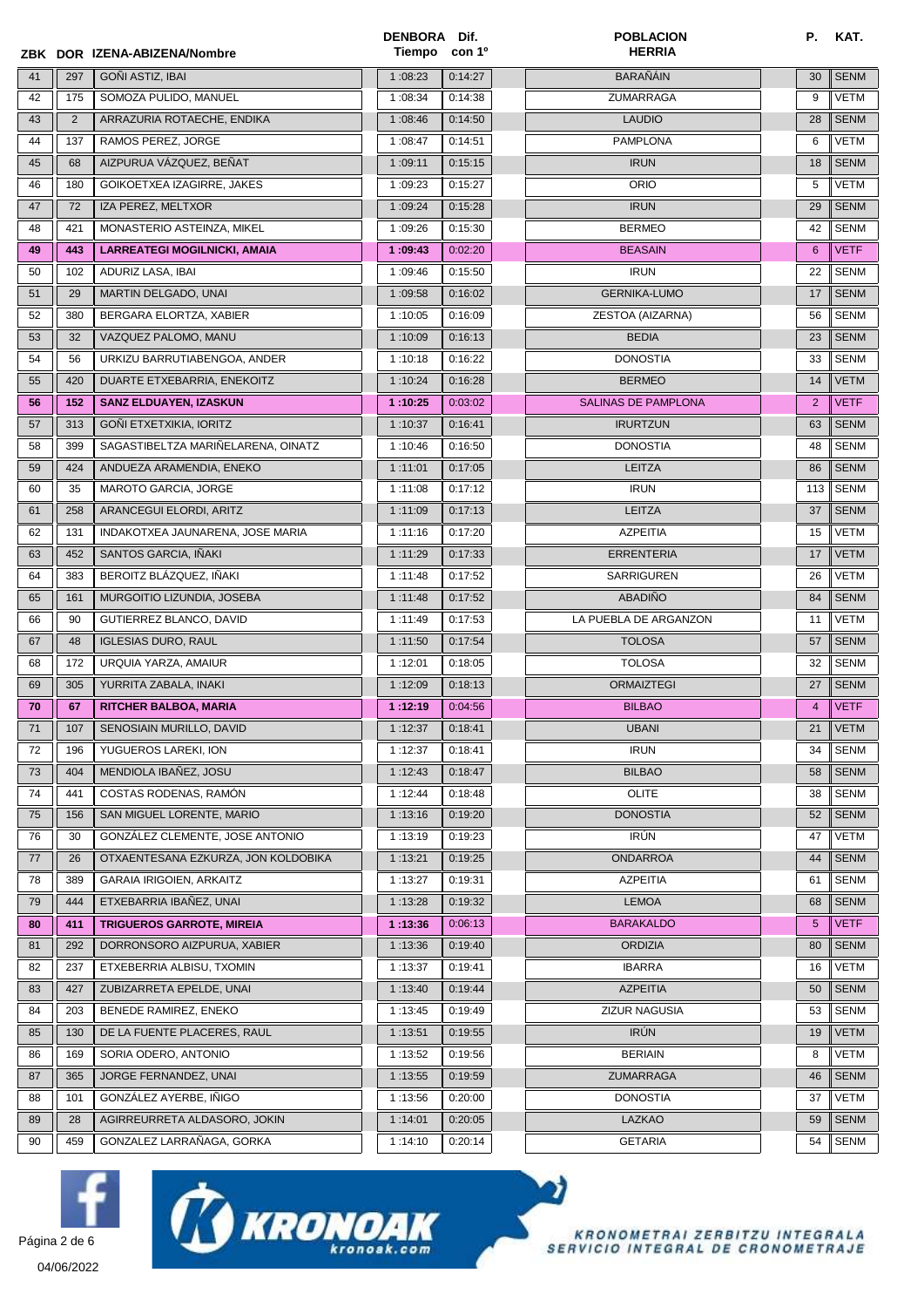|     |     | ZBK DOR IZENA-ABIZENA/Nombre        | DENBORA Dif.<br>Tiempo | con 1 <sup>o</sup> | <b>POBLACION</b><br><b>HERRIA</b> | Р.  | KAT.        |
|-----|-----|-------------------------------------|------------------------|--------------------|-----------------------------------|-----|-------------|
| 91  | 121 | CID ALCIBAR, JULEN                  | 1:14:11                | 0:20:15            | <b>ELGOIBAR</b>                   | 88  | <b>SENM</b> |
| 92  | 79  | ALDALUR AZKUE, XABIER               | 1:14:17                | 0:20:21            | <b>ZUMAIA</b>                     | 18  | VETM        |
| 93  | 155 | ASTARLOA UGARTEMENDIA, MIKEL        | 1:14:22                | 0:20:26            | <b>ZUMAIA</b>                     | 64  | <b>SENM</b> |
| 94  | 407 | UNCITI BAZTAN, DAVID                | 1:14:23                | 0:20:27            | SARRIGUREN                        | 60  | <b>SENM</b> |
| 95  | 57  | MENDIZABAL AGIRREZABALA, AITOR      | 1:14:26                | 0:20:30            | <b>MUTRIKU</b>                    | 23  | <b>VETM</b> |
| 96  | 308 | EGIGUREN ITURRALDE, JOKIN           | 1:14:40                | 0:20:44            | <b>AZKOITIA</b>                   | 13  | VETM        |
| 97  | 112 | INTXAURRANDIETA EZKURRA, GOTZON     | 1:14:45                | 0:20:49            | <b>LEZO</b>                       | 89  | <b>SENM</b> |
| 98  | 333 | AGIRRE UNTZILLA, ALATZ              | 1:14:51                | 0:20:55            | <b>ARBIZU</b>                     | 70  | SENM        |
| 99  | 220 | <b>VECINO ENCABO, OSCAR</b>         | 1:14:52                | 0:20:56            | <b>PAMPLONA</b>                   | 20  | <b>VETM</b> |
| 100 | 181 | RODRIGUEZ ALONSO, ADRIAN            | 1:14:53                | 0:20:57            | <b>OURENSE</b>                    | 49  | <b>SENM</b> |
| 101 | 434 | <b>VENTURA RIPODAS, JESUS</b>       | 1:14:54                | 0:20:58            | <b>SARRIGUREN</b>                 | 65  | <b>SENM</b> |
| 102 | 230 | ZIALTZETA MENDIZABAL, AITOR         | 1:14:54                | 0:20:58            | <b>AZPEITIA</b>                   | 62  | SENM        |
| 103 | 211 | RUPEREZ ALVAREZ, ADRIAN             | 1:14:57                | 0:21:01            | <b>OVIEDO</b>                     | 75  | <b>SENM</b> |
| 104 | 218 | AZARLOZA GONZALEZ, JOKIN            | 1:15:18                | 0:21:22            | AMOREBIETA-ETXANO                 | 28  | VETM        |
| 105 | 462 | PAREDES ALDASORO, UNAI              | 1:15:21                | 0:21:25            | <b>BEASAIN</b>                    | 67  | <b>SENM</b> |
| 106 | 149 | ZAPIRAIN UNSAIN, GORKA              | 1:15:29                | 0:21:33            | <b>HODARRIBIA</b>                 | 128 | <b>SENM</b> |
| 107 | 148 | SUSPERREGUI UGARTE, GORKA           | 1:15:32                | 0:21:36            | <b>HONDARRIBIA</b>                | 129 | <b>SENM</b> |
| 108 | 11  | ARTOLA GARMENDIA, JOSEBA            | 1:15:34                | 0:21:38            | LEGORRETA                         | 74  | <b>SENM</b> |
| 109 | 327 | REZOLA UROLA, JOSEBE IMANOL         | 1:15:45                | 0:21:49            | <b>BEASAIN</b>                    | 25  | <b>VETM</b> |
| 110 | 83  | ORTEGA MARTIN, DANEL                | 1:15:50                | 0:21:54            | <b>LAUDIO</b>                     | 83  | <b>SENM</b> |
| 111 | 170 | MAIZA BEGUIRISTAIN, JOSE JAVIER     | 1:15:50                | 0:21:54            | ETXARRI ARANATZ                   | 73  | <b>SENM</b> |
| 112 | 195 | LARRAÑAGA HERNÁNDEZ, AITZOL         | 1:16:01                | 0:22:05            | ASTIGARRAGA                       | 39  | <b>SENM</b> |
| 113 | 299 | VELEDA RÚA, ADRIÁN                  | 1:16:02                | 0:22:06            | <b>ZUMARRAGA</b>                  | 77  | <b>SENM</b> |
| 114 | 243 | GONZÁLEZ VÁZQUEZ, SANTI             | 1:16:03                | 0:22:07            | <b>ALEGIA</b>                     | 22  | <b>VETM</b> |
| 115 | 412 | LARREGUI GOÑI, JULEN                | 1:16:06                | 0:22:10            | <b>BAZTAN</b>                     | 55  | <b>SENM</b> |
| 116 | 142 | MUTILOA RODRIGUEZ, ENEKO            | 1:16:12                | 0:22:16            | <b>BEASAIN</b>                    | 115 | <b>SENM</b> |
| 117 | 379 | ARANETA COMPADRE, LANDER            | 1:16:18                | 0:22:22            | <b>HONDARRIBIA</b>                | 78  | <b>SENM</b> |
| 118 | 205 | <b>IPARRAGIRRE ERAUSKIN, XABIER</b> | 1:16:19                | 0:22:23            | <b>IDIAZABAL</b>                  | 24  | <b>VETM</b> |
| 119 | 241 | GONZALEZ CALERO, IOSU               | 1:16:24                | 0:22:28            | <b>HONDARRIBIA</b>                | 79  | <b>SENM</b> |
| 120 | 248 | ETXEZARRETA ARAMBURU, IMANOL        | 1:16:27                | 0:22:31            | ZUMARRAGA                         | 71  | <b>SENM</b> |
| 121 | 271 | MADARIAGA EGAÑA, BEÑAT              | 1:16:35                | 0:22:39            | <b>OÑATI</b>                      | 47  | SENM        |
| 122 | 233 | ORTEGA AGOTE, JOSEBA                | 1:16:36                | 0:22:40            | <b>AZPEITIA</b>                   | 32  | VETM        |
| 123 | 314 | KORTADI ARANBARRI, ENEKO            | 1:16:50                | 0:22:54            | <b>AZKOITIA</b>                   | 76  | <b>SENM</b> |
| 124 | 284 | MARTINEZ GUARESTI, ANTTON           | 1:17:01                | 0:23:05            | <b>GASTEIZ</b>                    | 82  | <b>SENM</b> |
| 125 | 236 | ESNAL SANCHEZ, GONTZAL              | 1:17:06                | 0:23:10            | <b>ZUMAIA</b>                     | 87  | <b>SENM</b> |
| 126 | 99  | IRIBAR ARROJERIA, GORKA             | 1:17:11                | 0:23:15            | ZUMAIA                            | 91  | SENM        |
| 127 | 209 | <b>IGOA GARRO, XABIER</b>           | 1:17:22                | 0:23:26            | <b>ALDATZ</b>                     | 36  | <b>VETM</b> |
| 128 | 279 | ZABALETA ALDUNCIN, JULEN            | 1:17:30                | 0:23:34            | LEITZA                            | 124 | SENM        |
| 129 | 150 | ARRARAS ARANGOA, XABIER             | 1:17:32                | 0:23:36            | <b>BERUETE</b>                    | 99  | <b>SENM</b> |
| 130 | 274 | ETXABE BATIZ, XABIER                | 1:17:42                | 0:23:46            | <b>AMOREBIETA</b>                 | 95  | <b>SENM</b> |
| 131 | 46  | OLANO DIEZ, JOSU                    | 1:17:43                | 0:23:47            | <b>LEGAZPI</b>                    | 69  | <b>SENM</b> |
| 132 | 428 | UGALDE ASTEINZA, JAVIER             | 1:17:49                | 0:23:53            | <b>BILBAO</b>                     | 49  | VETM        |
| 133 | 52  | RODRIGUEZ GONZALEZ, DAVID           | 1:17:57                | 0:24:01            | <b>AMOREBIETA</b>                 | 94  | <b>SENM</b> |
| 134 | 31  | <b>BAGES BOSCH, MARC</b>            | 1:18:01                | 0:24:05            | LASARTE-ORIA                      | 72  | SENM        |
| 135 | 235 | MUJIKA BERASALUZE, ANARTZ           | 1:18:08                | 0:24:12            | <b>BEASAIN</b>                    | 98  | <b>SENM</b> |
| 136 | 114 | CORDOBA AGUIRRE, AITOR              | 1:18:08                | 0:24:12            | <b>AZPEITIA</b>                   | 31  | <b>VETM</b> |
| 137 | 253 | TRINIDAD VELAZ, IGOR                | 1:18:14                | 0:24:18            | <b>IRUÑA</b>                      | 85  | <b>SENM</b> |
| 138 | 54  | ALVAREZ LEON, ALBERTO               | 1:18:22                | 0:24:26            | <b>BILBAO</b>                     | 30  | VETM        |
| 139 | 71  | LAGUARDIA IGUIÑIZ, JAVIER           | 1:18:31                | 0:24:35            | <b>HONDARRIBIA</b>                | 93  | <b>SENM</b> |
| 140 | 429 | ZENDOIA ETXEZARRETA, UNAI           | 1:18:45                | 0:24:49            | <b>TOLOSA</b>                     | 110 | <b>SENM</b> |







 $\boldsymbol{\gamma}$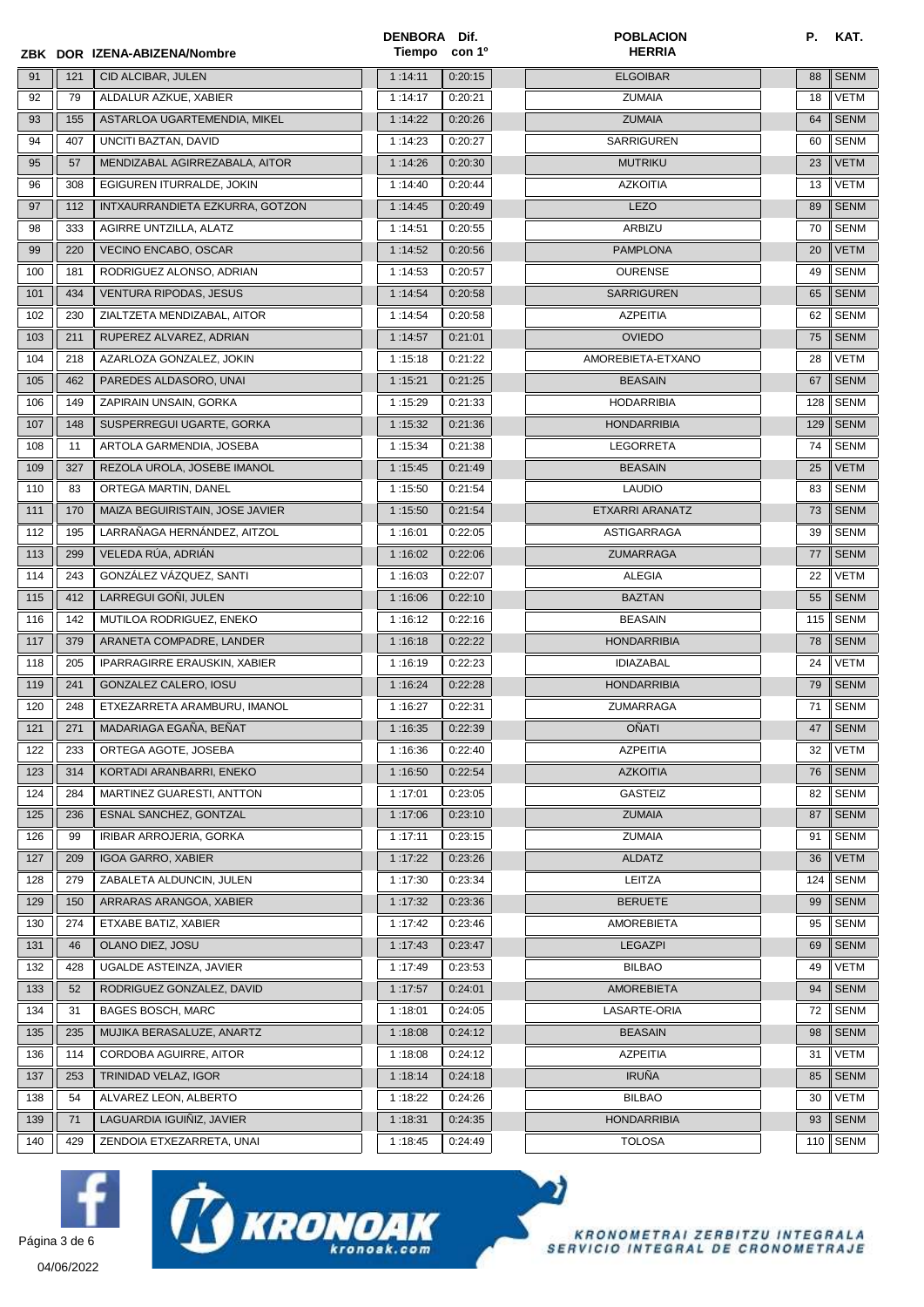|               |     | ZBK DOR IZENA-ABIZENA/Nombre            | DENBORA Dif.<br>Tiempo | con 1 <sup>o</sup> | <b>POBLACION</b><br><b>HERRIA</b> | Р.             | KAT.        |
|---------------|-----|-----------------------------------------|------------------------|--------------------|-----------------------------------|----------------|-------------|
| 141           | 191 | ALBERDI MUJIKA, ION GURUTZ              | 1:19:05                | 0:25:09            | <b>BERGARA</b>                    | 106            | <b>SENM</b> |
| 142           | 84  | <b>IRIGOIEN IRIGOIEN, MIKEL</b>         | 1:19:12                | 0:25:16            | LESAKA                            | 136            | <b>SENM</b> |
| 143           | 95  | EGUREN GABIRIA, BEÑAT                   | 1:19:14                | 0:25:18            | <b>BERGARA</b>                    | 107            | <b>SENM</b> |
| 144           | 324 | ETAYO ARANA, SERGIO                     | 1:19:26                | 0:25:30            | <b>ATARRABIA</b>                  | 66             | <b>SENM</b> |
| 145           | 50  | NARVARTE ETXEBESTE, IMANOL              | 1:19:46                | 0:25:50            | <b>HONDARRIBIA</b>                | 130            | <b>SENM</b> |
| 146           | 353 | DIAZ RUIZ DE ARBULO, ENRIQUE            | 1:19:49                | 0:25:53            | ARGANDOÑA                         | 63             | <b>VETM</b> |
| 147           | 368 | ARRILLAGA OSUNA, IKER                   | 1:19:53                | 0:25:57            | <b>ELGOIBAR</b>                   | 92             | <b>SENM</b> |
| 148           | 311 | RUIZ MUÑOZ, MANUEL                      | 1:19:54                | 0:25:58            | ZARAUTZ                           | 148            | <b>SENM</b> |
| 149           | 135 | GARCÍA DE ANDOIN SAEZ DE EGUILAZ, OSKAR | 1:20:04                | 0:26:08            | <b>VITORIA</b>                    | 44             | <b>VETM</b> |
| 150           | 93  | LEKUONA IZETA, GARIKOITZ                | 1:20:08                | 0:26:12            | <b>IRUN</b>                       | 53             | <b>VETM</b> |
| 151           | 255 | <b>GARCIA LOMBA, BORJA</b>              | 1:20:08                | 0:26:12            | <b>BARAKALDO</b>                  | 149            | <b>SENM</b> |
| 152           | 456 | PASTRIAN PRIETO, JUAN                   | 1:20:22                | 0:26:26            | <b>URRETXU</b>                    | 51             | <b>VETM</b> |
| 153           | 394 | MENDIA ZUFIAURRE, GORKA                 | 1:20:23                | 0:26:27            | <b>URRETXU</b>                    | 35             | <b>VETM</b> |
| 154           | 238 | FERREIRA BALTAZAR, JOAO FILIPE          | 1:20:26                | 0:26:30            | <b>IRUN</b>                       | 46             | <b>VETM</b> |
| 155           | 8   | AZURMENDI CASTELLÓN, ANDER              | 1:20:27                | 0:26:31            | <b>GIPUZKOA</b>                   | 96             | <b>SENM</b> |
| 156           | 190 | TELLETXEA IRIARTE, IKER                 | 1:20:29                | 0:26:33            | <b>ANDOAIN</b>                    | 104            | <b>SENM</b> |
| 157           | 49  | PARRAMON ZUBILLAGA, JULEN               | 1:20:38                | 0:26:42            | <b>HONDARRIBIA</b>                | 131            | <b>SENM</b> |
| 158           | 261 | UGARTEMENDIA SAGASTIBELTZA, OMAR        | 1:20:42                | 0:26:46            | LEITZA                            | 118            | <b>SENM</b> |
| 159           | 3   | MARDONES FUENTE, RAUL                   | 1:20:46                | 0:26:50            | <b>MORIANA</b>                    | 33             | <b>VETM</b> |
| 160           | 406 | NARBAIZA ETXEBARRIA, JOSEBA             | 1:20:48                | 0:26:52            | <b>IURRETA</b>                    | 138            | <b>SENM</b> |
| 161           | 449 | BERMÚDEZ RUIZ, MARTXEL                  | 1:20:49                | 0:26:53            | <b>IRUN</b>                       | 97             | <b>SENM</b> |
| 162           | 92  | AGUIRRE GORROÑO, AITOR                  | 1:20:51                | 0:26:55            | <b>BASAURI</b>                    | 45             | <b>VETM</b> |
| 163           | 451 | <b>UBIRIA MARTINEZ, JON</b>             | 1:20:57                | 0:27:01            | <b>OIARTZUN</b>                   | 144            | <b>SENM</b> |
| 164           | 296 | ASPIZUA BARAÑANO, IBAI                  | 1:21:15                | 0:27:19            | <b>URDUÑA</b>                     | 116            | <b>SENM</b> |
| 165           | 225 | MUZAS COLERA, IKER                      | 1:21:17                | 0:27:21            | <b>DONOSTIA</b>                   | 40             | <b>VETM</b> |
| 166           | 4   | BASTIDA MARDONES, JON                   | 1:21:21                | 0:27:25            | <b>MENDIOLA</b>                   | 119            | <b>SENM</b> |
| 167           | 346 | OTERO MARTIN, ASIER                     | 1:21:25                | 0:27:29            | <b>USURBIL</b>                    | 147            | <b>SENM</b> |
| 168           | 171 | ECHAURI SAN MARTIN, IKER                | 1:21:27                | 0:27:31            | <b>SARRIGUREN</b>                 | 90             | <b>SENM</b> |
| 169           | 276 | URBISTONDO OCHANDORENA, ASIER           | 1:21:28                | 0:27:32            | <b>BERRIOZAR</b>                  | 103            | <b>SENM</b> |
| 170           | 245 | EZAMA MEABE, DANIEL                     | 1:21:45                | 0:27:49            | <b>BILBAO</b>                     | 48             | <b>VETM</b> |
| $\boxed{171}$ | 343 | SALINAS ZUDAIRE, DAVID                  | 1:21:53                | 0:27:57            | <b>ZIZUR MAYOR</b>                | 42             | VETM        |
| 172           | 106 | INTXAUSTI ETXEBERRIA, PATXI             | 1:22:08                | 0:28:12            | <b>BEASAIN</b>                    | 50             | <b>VETM</b> |
| 173           | 25  | ARRIZABALAGA URQUIZA, AINARA            | 1:22:11                | 0:14:48            | <b>ONDARROA</b>                   | $\overline{7}$ | <b>VETF</b> |
| 174           | 291 | SANCHEZ RAJADURA, ANDONI                | 1:22:17                | 0:28:21            | <b>MENDILLORRI</b>                | 154            | <b>SENM</b> |
| 175           | 164 | ÁLVAREZ BENITO, GONTZAL                 | 1:22:28                | 0:28:32            | <b>BILBO</b>                      | 117            | <b>SENM</b> |
| 176           | 401 | RODRIGUEZ MONTOYA, JAVIER               | 1:22:34                | 0:28:38            | VITORIA-GASTEIZ                   | 29             | <b>VETM</b> |
| 177           | 455 | <b>LENDINEZ GARTE, AINHOA</b>           | 1:22:37                | 0:15:14            | <b>ELGOIBAR</b>                   | 8              | <b>VETF</b> |
| 178           | 385 | ALDANA MITXELENA, JUANKAR               | 1:22:40                | 0:28:44            | <b>IRUN</b>                       | 43             | <b>VETM</b> |
| 179           | 307 | ARRIZABALAGA ARANETA, ARATZ             | 1:22:50                | 0:28:54            | <b>BEASAIN</b>                    | 100            | <b>SENM</b> |
| 180           | 103 | ESNAOLA ALDANONDO, GANIX                | 1:23:11                | 0:29:15            | <b>URNIETA</b>                    | 105            | <b>SENM</b> |
| 181           | 9   | ZELAIA TOMASINO, IBAN                   | 1:23:16                | 0:29:20            | <b>ETXEBARRIA</b>                 | 126            | <b>SENM</b> |
| 182           | 409 | UNZUE ESNAOLA, IÑIGO                    | 1:23:18                | 0:29:22            | AMASA                             | 59             | <b>VETM</b> |
| 183           | 36  | CAMBRA LOPETEGUI, ANGEL MARIA           | 1:23:19                | 0:29:23            | <b>IRUN</b>                       | 66             | <b>VETM</b> |
| 184           | 163 | RAMOS GOMEZ, JORGE                      | 1:23:21                | 0:29:25            | <b>VITORIA</b>                    | 34             | <b>VETM</b> |
| 185           | 393 | OCHOA DE ALDA ZUDAIRE, AMAIA            | 1:23:22                | 0:15:59            | <b>DONOSTIA</b>                   | 9              | <b>VETF</b> |
| 186           | 76  | MENDIOLA ZUFIAURRE, IÑIGO               | 1:23:23                | 0:29:27            | <b>URRETXU</b>                    | 139            | <b>SENM</b> |
| 187           | 268 | ARZELUS ARTO, ASIER                     | 1:23:36                | 0:29:40            | <b>DONOSTIS</b>                   | 109            | <b>SENM</b> |
| 188           | 373 | ANGULO ZALDUA, JOSEBA                   | 1:23:38                | 0:29:42            | <b>URRETXU</b>                    | 123            | SENM        |
| 189           | 386 | AGIRRE ARANA, JAVI                      | 1:23:41                | 0:29:45            | <b>IRUN</b>                       | 58             | <b>VETM</b> |
| 190           | 61  | ROMAN PASTOR, JORGE                     | 1:23:43                | 0:29:47            | <b>BILBAO</b>                     | 141            | SENM        |







o)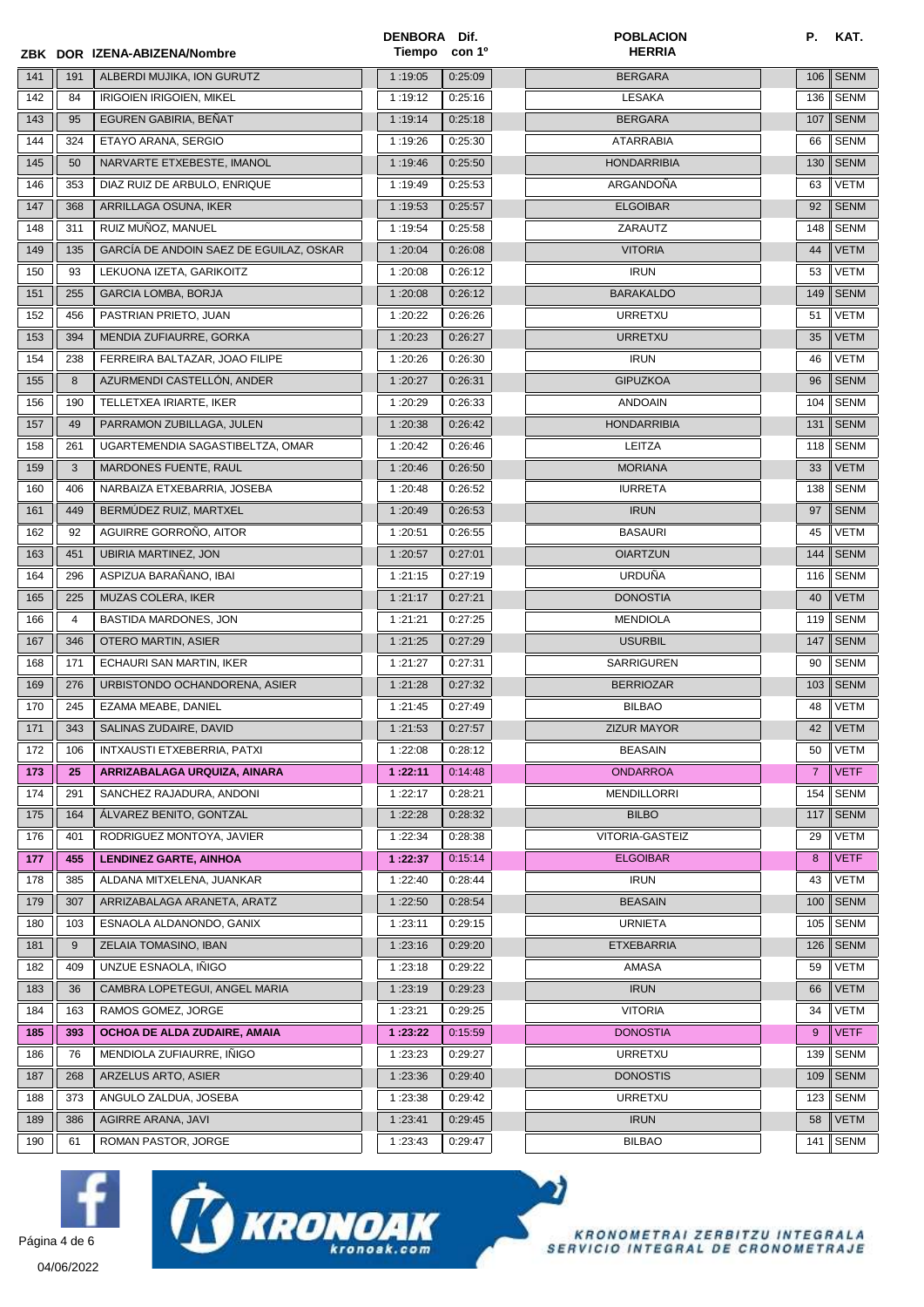|     |     | ZBK DOR IZENA-ABIZENA/Nombre       | DENBORA Dif. | Tiempo con 1 <sup>o</sup> | <b>POBLACION</b><br><b>HERRIA</b> | Р.              | KAT.                 |
|-----|-----|------------------------------------|--------------|---------------------------|-----------------------------------|-----------------|----------------------|
| 191 | 217 | MIRANDA FERNÁNDEZ, PATXI           | 1:23:44      | 0:29:48                   | <b>AIZAROTZ</b>                   | 38              | <b>VETM</b>          |
| 192 | 382 | ORTUZAR ARRIZUBIETA, KEPA JON      | 1:24:01      | 0:30:05                   | <b>GERNIKA</b>                    | 55              | <b>VETM</b>          |
| 193 | 371 | MANTEROLA LARRAZA, JOSE IGNACIO    | 1:24:05      | 0:30:09                   | <b>ORIO</b>                       | 39              | VETM                 |
| 194 | 398 | MADARIETA ETXEBERRIA, GORKA        | 1:24:12      | 0:30:16                   | <b>ISPASTER</b>                   | 133             | SENM                 |
| 195 | 87  | BOZANO GARAGORRI, FERNANDO         | 1:24:16      | 0:30:20                   | <b>BURLADA</b>                    | 57              | <b>VETM</b>          |
| 196 | 45  | <b>BASTERRA FERNANDEZ, MAIALEN</b> | 1:24:27      | 0:17:04                   | <b>GERNIKA</b>                    | 10 <sup>°</sup> | <b>VETF</b>          |
| 197 | 44  | <b>MONASTERIO GONZALEZ, LEIRE</b>  | 1:24:28      | 0:17:05                   | <b>ERRIGOITI</b>                  | 11              | <b>VETF</b>          |
| 198 | 357 | LANDA ALVAREZ, JUANJO              | 1:24:30      | 0:30:34                   | <b>URRETXU</b>                    | 54              | <b>VETM</b>          |
| 199 | 124 | <b>FUENTES URIBE, ENRIKE</b>       | 1:24:39      | 0:30:43                   | <b>GALDAKAO</b>                   | 125             | <b>SENM</b>          |
| 200 | 176 | ELORZA ELORZA, ANDONI              | 1:24:39      | 0:30:43                   | <b>ELGETA</b>                     | 135             | SENM                 |
| 201 | 222 | FERNANDEZ VILLAR, JAVI             | 1:24:41      | 0:30:45                   | <b>VITORIA</b>                    | 61              | <b>VETM</b>          |
| 202 | 384 | SALVADOR SANZ, IMANOL              | 1:24:45      | 0:30:49                   | <b>DONOSTI</b>                    | 41              | VETM                 |
| 203 | 348 | INTXAURRAGA IZAZELAIA, AITOR       | 1:24:47      | 0:30:51                   | <b>DURANGO</b>                    | 69              | <b>VETM</b>          |
| 204 | 267 | <b>IBARMIA SAIZAR, JON</b>         | 1:24:52      | 0:30:56                   | <b>AZPEITIA</b>                   | 108             | SENM                 |
| 205 | 186 | <b>IBARZABAL ARRIETA, KEPA</b>     | 1:24:55      | 0:30:59                   | <b>AZPEITIA</b>                   | 68              | VETM                 |
| 206 | 120 | ARRUTI ALDALUR, ANDER              | 1:24:55      | 0:30:59                   | <b>BIDANIA GOIATZ</b>             | 121             | SENM                 |
| 207 | 422 | PEÑALOSA NICOLÁS, IVAN             | 1:24:59      | 0:31:03                   | <b>IRÚN</b>                       | 127             | <b>SENM</b>          |
| 208 | 286 | ZUFIAURRE GARCIA, GAIZKA           | 1:25:04      | 0:31:08                   | <b>LIZARRA</b>                    | 120             | <b>SENM</b>          |
| 209 | 207 | SARRATEA OPOCA, MARTIN             | 1:25:18      | 0:31:22                   | <b>ZIZUR MAYOR</b>                | 81              | <b>VETM</b>          |
| 210 | 15  | ZORRIKETA LARBURU, KOLDO           | 1:25:28      | 0:31:32                   | <b>EUSKADI</b>                    | 151             | <b>SENM</b>          |
| 211 | 395 | EIZAGIRRE GOIKOETXEA, UNAI         | 1:25:31      | 0:31:35                   | <b>ZUMAIA</b>                     | 71              | VETM                 |
| 212 | 338 | ROMERO IZAGIRRE, ASIER             | 1:25:32      | 0:31:36                   | AMOREBIETA                        | 56              | VETM                 |
| 213 | 199 | JUANENA PETRIRENA, JOSU            | 1:25:44      | 0:31:48                   | <b>ELIZONDO</b>                   | 114             | <b>SENM</b>          |
| 214 | 138 | OLABARRIA LERSUNDI, JOSEBA         | 1:26:25      | 0:32:29                   | <b>ONDARROA</b>                   | 78              | VETM                 |
| 215 | 294 | RUIZ IRCIO, ANDONI                 | 1:26:36      | 0:32:40                   | VITORIA-GASTEIZ                   | 134             | <b>SENM</b>          |
| 216 | 227 | <b>BENITO BARRIO, ISI</b>          | 1:26:37      | 0:32:41                   | <b>VITORIA-GASTEIZ</b>            | 62              | <b>VETM</b>          |
| 217 | 188 | <b>BARDECI OJEDA, JON</b>          | 1:27:15      | 0:33:19                   | <b>VITORIA-GASTEIZ</b>            | 137             | <b>SENM</b>          |
| 218 | 335 | AZPIROZ HERNANDORENA, MIKEL        | 1:27:27      | 0:33:31                   | LEITZA                            | 155             | SENM                 |
| 219 | 234 | ALDUNTZIN IBAÑEZ, ANDER            | 1:27:28      | 0:33:32                   | <b>LEITZA</b>                     | 156             | <b>SENM</b>          |
| 220 | 440 | GORDO BARBADO, KEPA                | 1:27:38      | 0:33:42                   | ARBIZU                            | 52              | VETM                 |
| 221 | 415 | SAN VICENTE SAEZ, ASEL             | 1:27:55      | 0:33:59                   | <b>AGURAIN</b>                    |                 | 132 $\parallel$ SENM |
| 222 | 461 | MITXELENA MARITXALAR, AITOR        | 1:28:02      | 0:34:06                   | <b>LESAKA</b>                     | 112             | <b>SENM</b>          |
| 223 | 178 | RUIPEREZ CANTERO. IÑAKI            | 1:29:48      | 0:35:52                   | <b>VITORIA</b>                    | 76              | <b>VETM</b>          |
| 224 | 224 | SALINAS TAINTA, DIEGO              | 1:29:49      | 0:35:53                   | <b>IRUÑA</b>                      | 159             | SENM                 |
| 225 | 78  | SAN JUAN GOMEZ, OSCAR              | 1:29:59      | 0:36:03                   | <b>FONTELLAS</b>                  | 140             | <b>SENM</b>          |
| 226 | 162 | LANSALOT ERASO, AIMAR              | 1:30:13      | 0:36:17                   | LEKUNBERRI                        | 81              | SENM                 |
| 227 | 275 | SALGADO CAMELLO, JON               | 1:30:18      | 0:36:22                   | <b>AJANGIZ</b>                    | 161             | <b>SENM</b>          |
| 228 | 369 | MUJIKA MUJIKA, ADUR                | 1:30:19      | 0:36:23                   | <b>ORDIZIA</b>                    | 102             | SENM                 |
| 229 | 360 | <b>JAUREGI OTEGI, HARITZ</b>       | 1:30:28      | 0:36:32                   | ZARAUTZ                           | 101             | <b>SENM</b>          |
| 230 | 82  | URANGA CABALLERO, IÑIGO            | 1:30:53      | 0:36:57                   | <b>HERNANI</b>                    | 70              | VETM                 |
| 231 | 266 | <b>ASPE ETXABE, ANE</b>            | 1:31:22      | 0:23:59                   | <b>ARRASATE</b>                   | $\mathbf{1}$    | <b>SENF</b>          |
| 232 | 208 | FERNANDEZ BASCARAN, JULIAN         | 1:31:27      | 0:37:31                   | SORALUZE                          | 111             | SENM                 |
| 233 | 416 | <b>IGOA GASTESI, OIHAN</b>         | 1:31:36      | 0:37:40                   | <b>ALDATZ</b>                     | 152             | <b>SENM</b>          |
| 234 | 24  | ELBERDIN BADIOLA, AITOR            | 1:31:57      | 0:38:01                   | <b>IRUN</b>                       | 65              | VETM                 |
| 235 | 367 | MUGICA OLAIZOLA, ARKAITZ           | 1:31:58      | 0:38:02                   | <b>ORDIZIA</b>                    | 142             | <b>SENM</b>          |
| 236 | 242 | PENA OIARBIDE, XABIER              | 1:32:02      | 0:38:06                   | <b>IRÚN</b>                       | 146             | SENM                 |
| 237 | 387 | <b>GALARZA BADIOLA, JULEN</b>      | 1:32:19      | 0:38:23                   | <b>GAUTEGIZ ARTEAGA</b>           | 73              | <b>VETM</b>          |
| 238 | 336 | MAKARENKO MAKARENKO, IVAN          | 1:32:37      | 0:38:41                   | <b>EIBAR</b>                      | 150             | SENM                 |
| 239 | 23  | GALINANES IKAZETA, JAVEIR          | 1:32:44      | 0:38:48                   | <b>IRUN</b>                       | 64              | VETM                 |
| 240 | 27  | BARRENETXEA ARREGI, AITOR          | 1:33:01      | 0:39:05                   | <b>DONOSTIA</b>                   | 75              | <b>VETM</b>          |







o)